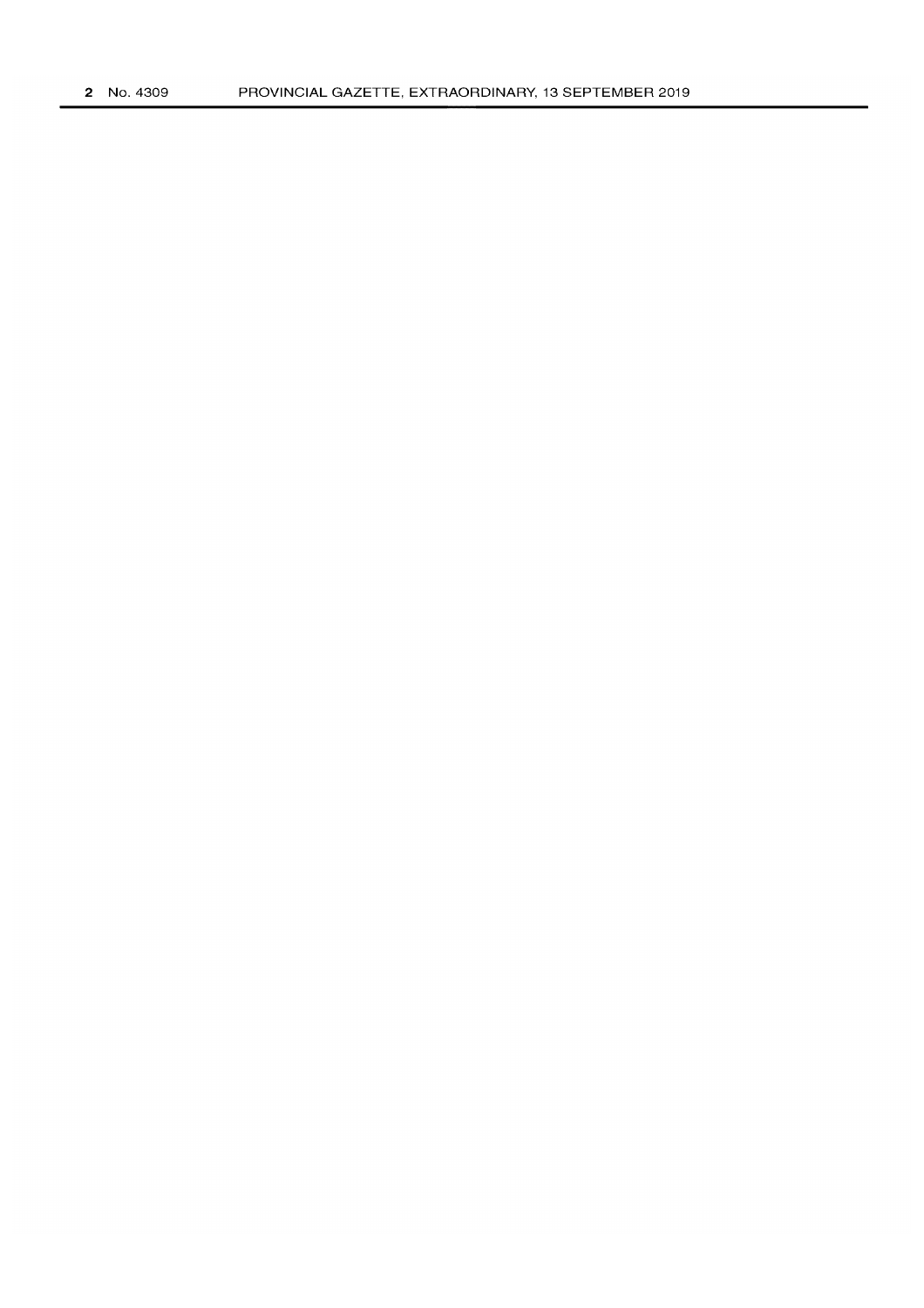# **CONTENTS**

|     |                                                                                                       | Gazette<br>No. | Page<br>No. |
|-----|-------------------------------------------------------------------------------------------------------|----------------|-------------|
|     | LOCAL AUTHORITY NOTICES • PLAASLIKE OWERHEIDS KENNISGEWINGS                                           |                |             |
| 222 | Eastern Cape Liquor Act (10/2003): Notice of lodgement of applications for transfer of certificate of | 4309<br>4309   |             |
| 223 |                                                                                                       |                |             |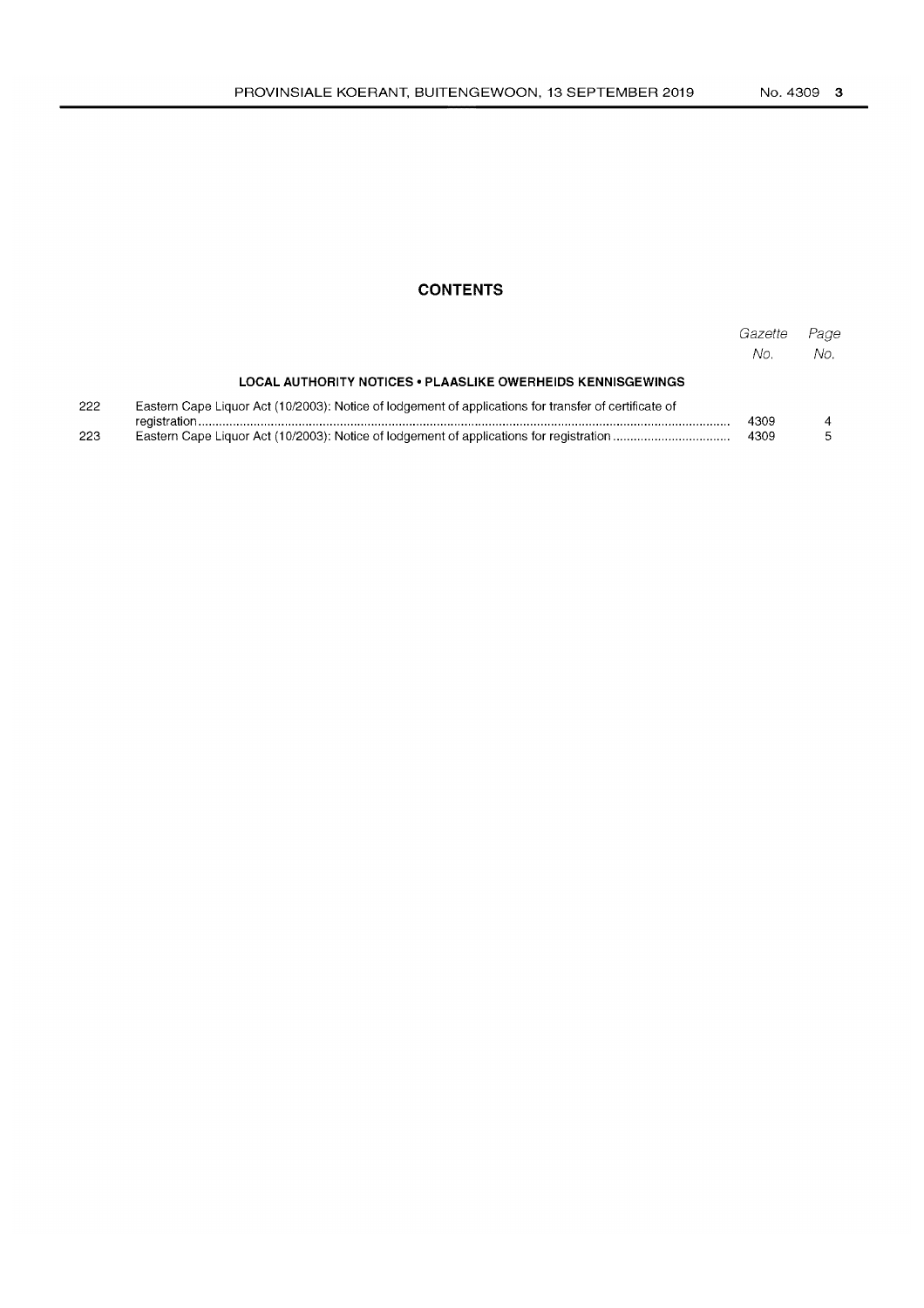# LOCAL AUTHORITY NOTICES • PLAASLIKE OWERHEIDS KENNISGEWINGS

## **LOCAL AUTHORITY NOTICE** 222 **OF** 2019

FORM 9 Reg 11 (1)]

### EASTERN CAPE LIQUOR ACT, 2003 (Act No. 10 of 2003)

## NOTICE OF LODGEMENT OF APPLICATIONS FOR TRANSFER OF CERTIFICATE OF REGISTRATION

Notice is hereby given that the applications for transfer of certificates of registration, particulars of which appear in the Schedule hereunder, have been lodged with the Board.

Interested parties may, free of charge, inspect any application which appears in the Schedule hereunder and may within twenty one days of this notice, lodge with the Board written representations in support of, or written objections.

#### LERATO RADIKOANYANA EASTERN CAPE LIQUOR BOARD 12 September 2019

**SCHEDULE** 

|                           |                   | 2                                                         |                                                                                                                                |                                                         |                                                                        |  |
|---------------------------|-------------------|-----------------------------------------------------------|--------------------------------------------------------------------------------------------------------------------------------|---------------------------------------------------------|------------------------------------------------------------------------|--|
| <b>Application Number</b> |                   | Name and number<br>of Ward                                | Particulars of certificate of<br>registration                                                                                  | Particulars of holder of<br>certificate of registration | Particulars of<br>prospective holder of<br>certificate of registration |  |
| 1.                        | ECP04100/03026/OF | Ward 47 Buffalo<br>City Metropolitan<br>Municipality      | Lighthouse Liquor<br>Store,<br>Tops<br>Corner Moore Street And Marine<br>Terrace, Quigney, East London.<br>5201                | Nahoon<br>Supermarket<br>(Pty) Limited                  | The Spar Group Limited                                                 |  |
| 2.                        | ECP01190/03022/OF | Ward 13 Mbashe<br>Local Municipality                      | Ace Bottle Store, Erf 74, Main<br>Street, Elliotdale, 5070                                                                     | Marjorie<br>Nolusapho<br>Katywa                         | Digby Sqhelo Koyana                                                    |  |
| 3.                        | ECP18539/03039/OO | Ward 10 Sengu<br>Local Municipality                       | Mamello Tavern, 9762 Zastron<br>Street, Makhetheng, Sterkspruit,                                                               | Tebello Jame Mofokeng                                   | Thuso Ramakhala                                                        |  |
| 4.                        | ECP21782/03026/ON | Ward 27 Buffalo<br>City Metropolitan<br>Municipality      | John Dory's -- East London, 6-7<br>Beacon Bay Retail Park Shopping<br>Centre, Bonza Bay Road, Beacon<br>Bay, East London, 5201 | Trading<br>(Pty)<br>Kesey<br>Limited                    | Bunidox (Pty) Limited                                                  |  |
| 5.                        | ECP01764/03013/OO | Ward 14 Enoch<br>Mgijima Local<br>Municipality            | Xolani's Tavern CC, 797 Museveni<br>Street, Khayelitsha, Queenstown,<br>5320                                                   | Xolani Peyi                                             | Nolukholo Peyi                                                         |  |
| 6.                        | ECP23080/3033/OO  | Ward 2 Enoch<br>Mgijima Local<br>Municipality             | Misho's Place, 3028 Zwide Street,<br>Ilinge Township, Queenstown, 5320                                                         | Amanda Masimini                                         | Novuyisile Masimini                                                    |  |
| 7.                        | ECP02166/90466/OF | Kouga Local<br>Municipality                               | Wavecrest Liquor Store, Shop 2,<br>Wavecrest Centre. Da<br>Gamma<br>Road. Jeffreys Bay, 6330                                   | Deon Petro Vosloo                                       | Shoprite Checkers (Pty)<br>Limited                                     |  |
| 8.                        | ECP18731/90454/ON | Ward 40 Nelson<br>Mandela<br>Metropolitan<br>Municipality | Hoenderhok, Portion 26 of<br>Die i<br>Farm, Wittenklip 466, Uitenhage,<br>6280                                                 | Johannes Jacobus Allers                                 | Nanniete De Villiers                                                   |  |